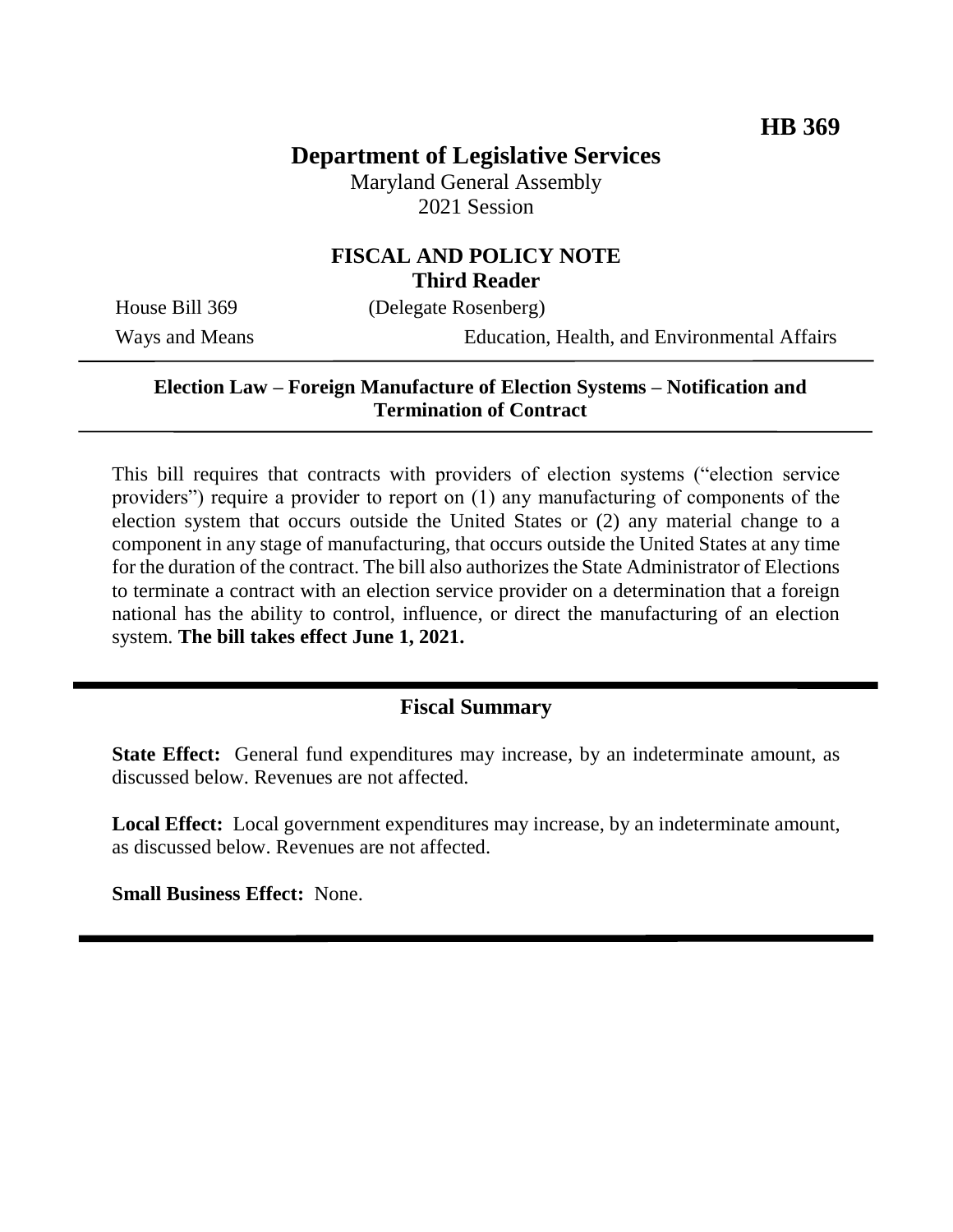## **Analysis**

**Bill Summary:** The bill prohibits the State Board of Elections (SBE) from approving a contract with an election service provider (any person providing, supporting, or maintaining an election system on behalf of SBE or a local board of elections) unless the contract includes a clause requiring the election service provider to report to the State Administrator of Elections if (1) any stage in the manufacturing of a hardware or software component of the election service provider's election system occurred outside the United States or (2) any material change to a component in any stage in the manufacturing of the election service provider's election system occurred outside the United States at any time for the duration of the contract. The report must include (1) the specific components of the election system that were manufactured outside the United States; (2) the foreign nation in which the components were manufactured; (3) a description of the manufacturing work performed outside the United States; and (4) the measures taken by the election service provider to ensure that the manufacturing process is secure.

"Election system" is defined as any information system used for the management, support, or administration of an election, including (1) the voting system; (2) the online voter registration system; (3) the voter registration database; (4) the online ballot request, delivery, or marking systems; (5) the electronic pollbooks; (6) the election management system; and (7) the system for tabulating or reporting election results.

Within five days after receiving a report from an election service provider, the State Administrator must forward a copy of the report to the appropriate persons (SBE, the Governor, the President of the Senate of Maryland, the Speaker of the House of Delegates, the Attorney General, and the Department of Information Technology).

The bill also authorizes the State Administrator to terminate, in whole or in part, a contract with an election service provider, on a determination by the State Administrator that a foreign national has the ability to control, influence, or direct the manufacturing of an election system in any manner that would compromise or influence, or give the appearance of compromising or influencing, the independence and integrity of an election. Within seven days after exercising that authority, the State Administrator must notify the appropriate persons (same persons as above), in writing, of the termination of the contract and the reasons for terminating the contract.

"Foreign national" includes (1) an individual who is a citizen of a foreign country and (2) an individual, a partnership, an association, a corporation, an organization, or any other combination of individuals organized under the laws of or having its principal place of business in a foreign country.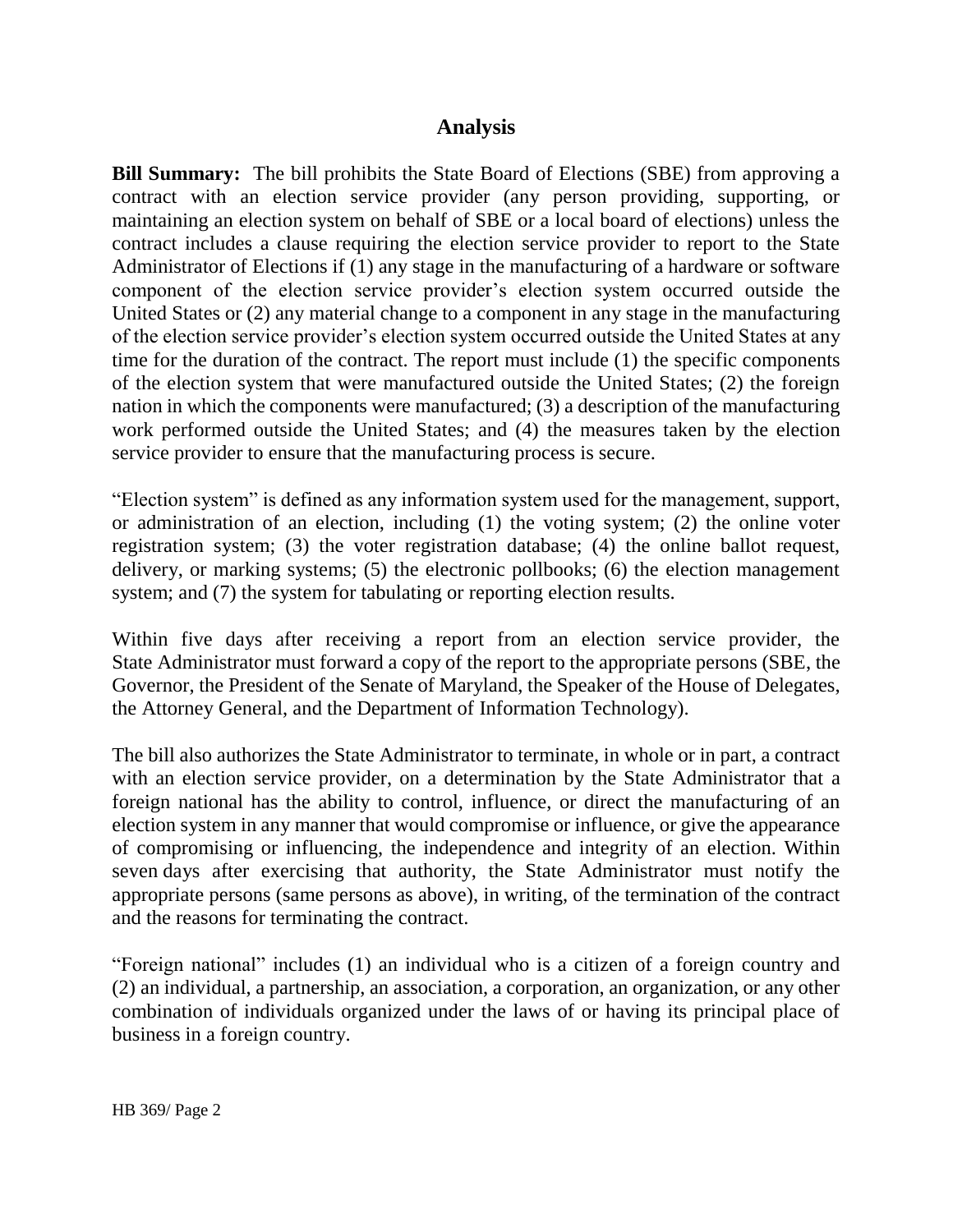**Current Law:** Chapter 524 of 2018 requires an election service provider (any person providing, supporting, or maintaining an election system on behalf of SBE or a local board of elections) to (1) notify the State Administrator of Elections if the election service provider knows that a security violation or specified attempted security violation has occurred involving an election system provided, supported, or maintained by the election service provider and (2) cooperate with the State Administrator in further reporting the violation or attempted violation to other officials.

Chapter 403 of 2019 establishes that SBE may not approve a contract with an election service provider (any person providing, supporting, or maintaining an election system on behalf of SBE) unless the contract includes a clause requiring the election service provider to provide SBE notice of:

- any ownership of or investment in the election service provider or control of the election service provider by a foreign national at the time of the award of the contract; and
- any material change in any ownership of or investment in the election service provider or control of the election service provider by a foreign national at any time for the duration of the contract.

If the State Administrator determines that the foreign national has the ability to control, influence, or direct the election service provider in any manner that would compromise or influence, or give the appearance of compromising or influencing, the independence and integrity of an election, the State Administrator may terminate, in whole or in part, the contract with the election service provider.

**State and Local Fiscal Effect:** The bill's requirement applicable to contracts with election service providers regarding reporting of manufacturing of components (or material changes to components in any stage of manufacturing) outside the United States, may increase the cost of those contracts, to the extent the requirement limits the number of vendors that choose to bid on a contract. Reduced competition for contracts has been shown to generally result in higher procurement costs, although the effect on a single contract is more difficult to predict. The extent to which costs would increase, if at all, cannot be reliably estimated.

To provide context, a couple of examples of costs associated with contracts for election systems are:

 Voting System – A two-year extension of the lease of the State's voting system was approved in September 2020, at a cost of \$13.1 million (a modification that would bring it to a total of \$14.0 million is before the Board of Public Works January 27, 2021), which is shared 50/50 by the State and local governments.

HB 369/ Page 3